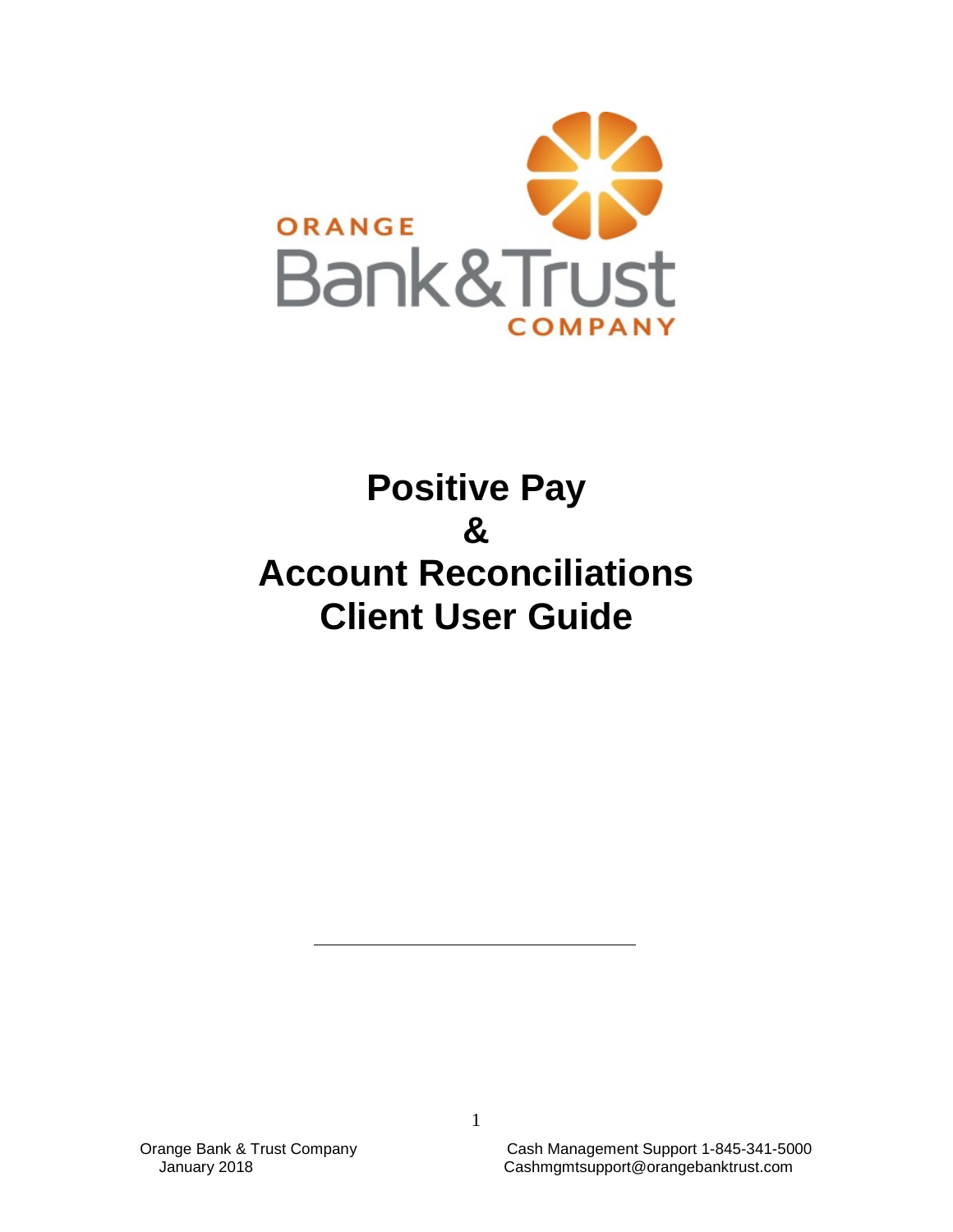# **Positive Pay & Account Reconciliation -- Client Overview**

Orange Bank & Trust's Positive Pay and Account Reconciliation web application contains the following client functionality:

- Issued check management (submit issued check files and manual input of issued checks)
- ACH positive pay rules management
- Check file maintenance (ex: changing check number, voiding a check)
- Access to daily exceptions (check and ACH)
- Reverse positive pay and partial account reconciliation transaction extracts
- Online reporting

# **User Login**

Log into Treasury Cash Management, Select the Commercial Tab on the left and then select Positive Pay from the action bar. You do not need a separate password for Positive Pay.

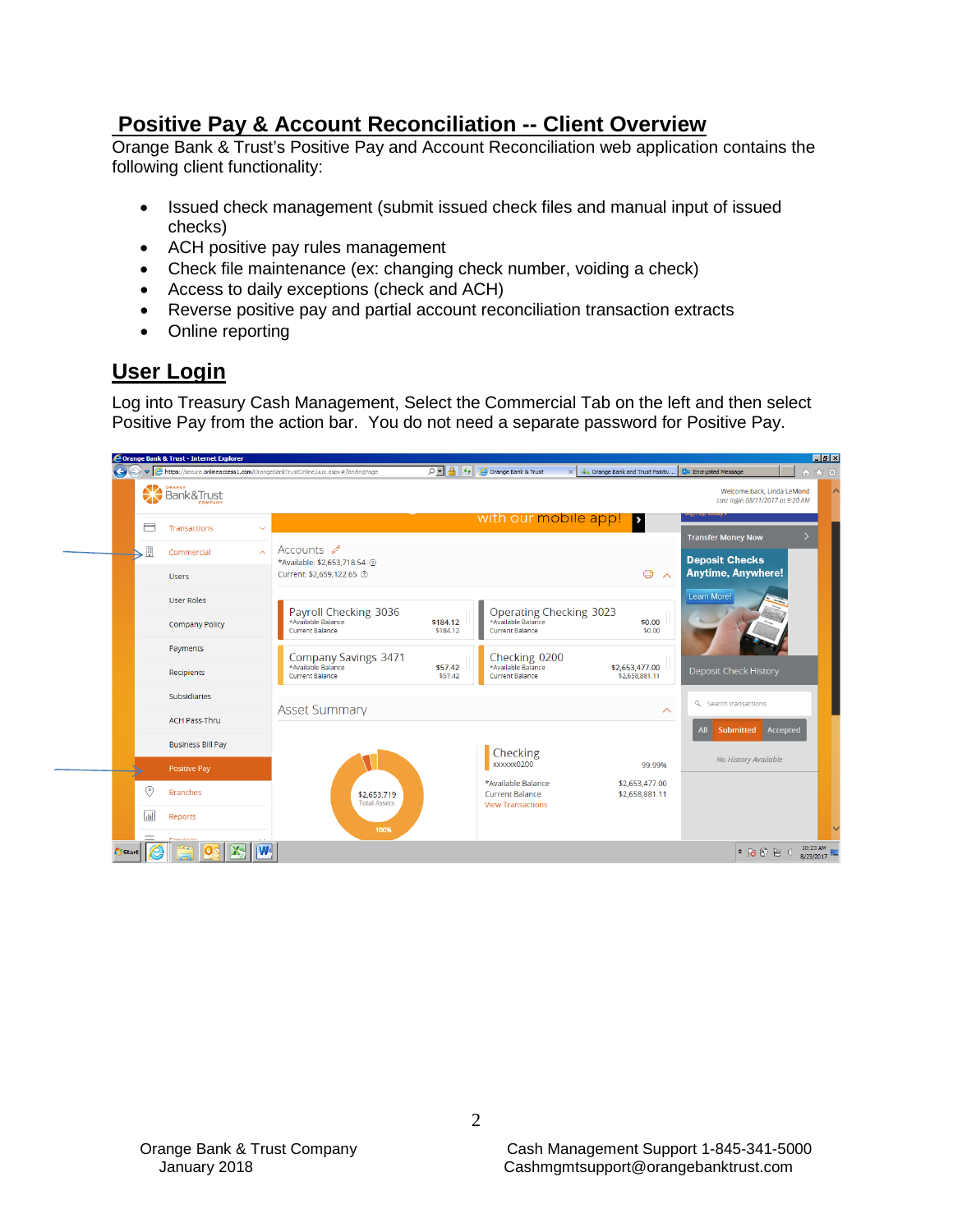# Home Page<br> *C* Orange Bank and Trust Positive Pay - Internet Explorer



# **Exception Processing – Quick Exception Processing**

The Quick Exception Processing screen is an efficient method of managing exception item activity. Pay and return decisions can be made on all items via a single screen.<br>Corange Bank and Trust Positive Pay - Internet Explorer

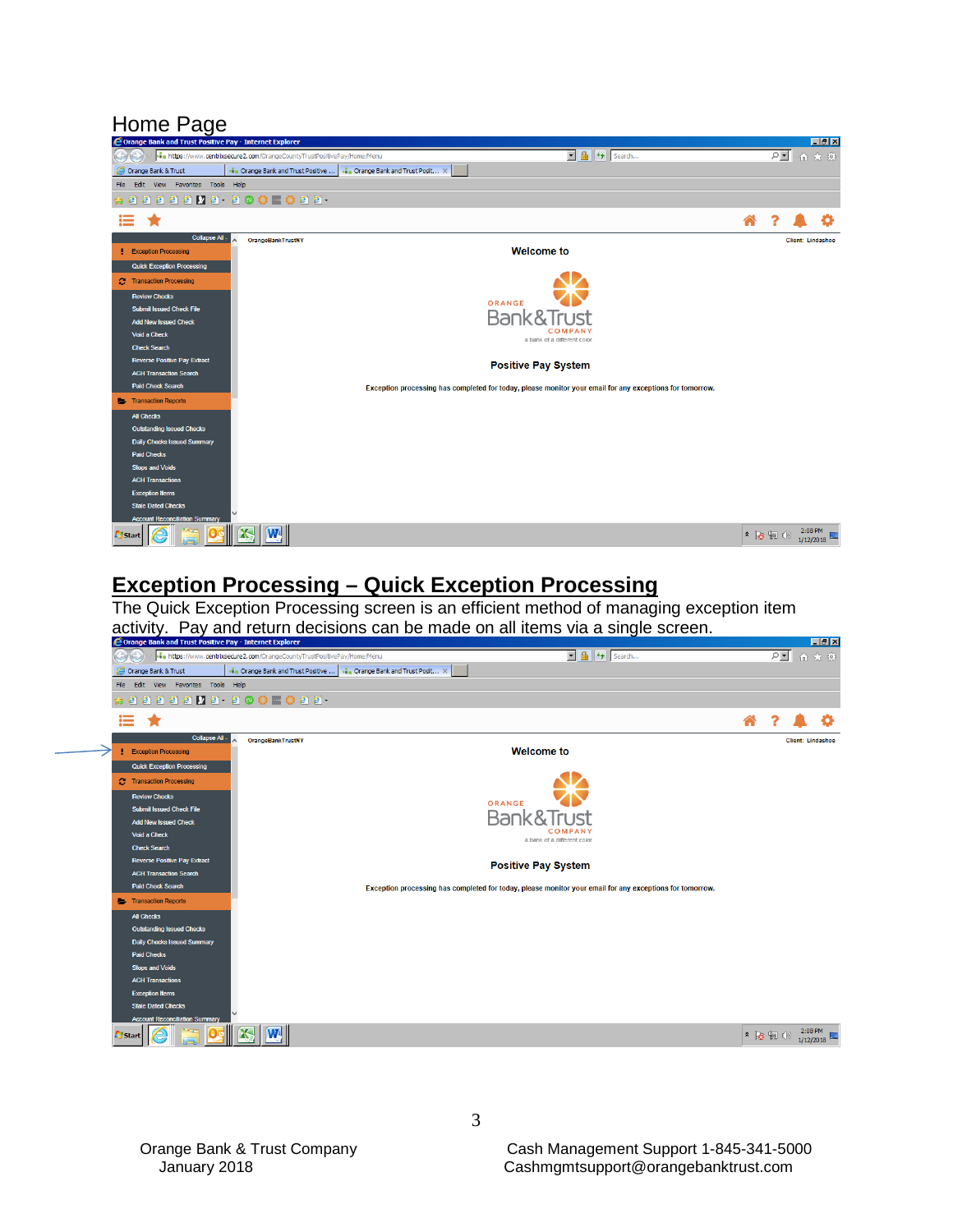|                               |                                                 |              |               |                     | Quick Exception Processing as of 01/24/2017                                                                                                                                                                                                                                                           |                                                                       |               |                                                                                                   |                                     |
|-------------------------------|-------------------------------------------------|--------------|---------------|---------------------|-------------------------------------------------------------------------------------------------------------------------------------------------------------------------------------------------------------------------------------------------------------------------------------------------------|-----------------------------------------------------------------------|---------------|---------------------------------------------------------------------------------------------------|-------------------------------------|
| Account ID:<br>Display Type:  | <all><br/>Both Check &amp; ACH Exceptions</all> |              |               |                     |                                                                                                                                                                                                                                                                                                       | Processed Exceptions:<br>Unprocessed Exceptions:<br>Total Exceptions: |               | (Count 0) (Amount \$0.00)<br>(Count: 17) (Amount: \$6,360.61)<br>(Count: 17) (Amount: \$6,360.61) |                                     |
|                               | - Hide exceptions already decisioned            |              |               |                     | Update                                                                                                                                                                                                                                                                                                |                                                                       |               |                                                                                                   | $X_2$<br>$\mathcal{D}_{\mathbf{a}}$ |
|                               |                                                 |              |               |                     | NOTE: The default decision will be applied to exceptions if no decision is made by 2:00 PM. The bolded check box represents the default decision that will be applied if no decision has been made by the cutoff time.<br>* The outlined checkboxes indicate the default decision for each exception. |                                                                       |               |                                                                                                   |                                     |
| Account ID                    | Paid Date                                       | Check #      | <b>Amount</b> | <b>Issued Payee</b> | <b>Exception Type</b>                                                                                                                                                                                                                                                                                 |                                                                       | Return<br>Pay | Reason                                                                                            |                                     |
| $\mathcal{A}$<br><b>TEST</b>  | 01/23/2017                                      | View Image 0 | 100.00        |                     | CHECK NUMBER IS ZERO                                                                                                                                                                                                                                                                                  |                                                                       | □<br>u        | <not selected=""></not>                                                                           |                                     |
| $\overline{2}$<br><b>TEST</b> | 01/23/2017                                      | View Image 0 | 57.55         |                     | CHECK NUMBER IS ZERO                                                                                                                                                                                                                                                                                  |                                                                       | □<br>u        | <not selected=""></not>                                                                           |                                     |
| <b>TEST</b>                   | 01/23/2017                                      | View Image 0 | 500.00        |                     | CHECK NUMBER IS ZERO                                                                                                                                                                                                                                                                                  |                                                                       | □<br>□        | <not selected=""></not>                                                                           |                                     |
|                               |                                                 |              |               |                     |                                                                                                                                                                                                                                                                                                       |                                                                       |               |                                                                                                   |                                     |
| <b>TEST</b>                   | 01/23/2017                                      |              | 1.75          |                     | BLOCKED TRANSACTION (CCD/5845874554/DR) -                                                                                                                                                                                                                                                             |                                                                       | ₫<br>□        | <not selected=""></not>                                                                           |                                     |
| $-5$<br><b>TEST</b>           | 01/23/2017                                      |              | 1.75          |                     | BLOCKED TRANSACTION (WEB/5845874554/DR) -                                                                                                                                                                                                                                                             |                                                                       | □<br>u        | <not selected=""></not>                                                                           | $\sim$                              |
| $-6$<br><b>TEST</b>           | 01/23/2017                                      | View Image 0 | 100.00        |                     | CHECK NUMBER IS ZERO                                                                                                                                                                                                                                                                                  |                                                                       | □             | <not selected=""></not>                                                                           |                                     |

#### **Top Detail**

|               | Quick Exception Processing as of 01/24/2017                                                                                                                                                                            |                                              |                                                                  |                   |
|---------------|------------------------------------------------------------------------------------------------------------------------------------------------------------------------------------------------------------------------|----------------------------------------------|------------------------------------------------------------------|-------------------|
| Account ID:   | <all></all>                                                                                                                                                                                                            | Processed Exceptions:                        | (Count 0) (Amount \$0.00)                                        |                   |
| Display Type: | Both Check & ACH Exceptions<br>- Hide exceptions already decisioned                                                                                                                                                    | Unprocessed Exceptions:<br>Total Exceptions: | (Count 17) (Amount \$6,360.61)<br>(Count 17) (Amount \$6,360.61) |                   |
|               | Update                                                                                                                                                                                                                 |                                              |                                                                  | $M_2 \rightarrow$ |
|               | NOTE. The default decision will be applied to exceptions if no decision is made by 2:00 PM. The bolded check box represents the default decision that will be applied if no decision has been made by the cutoff time. |                                              |                                                                  |                   |
|               | * The outlined checkboxes indicate the default decision for each exception.                                                                                                                                            |                                              |                                                                  |                   |
|               |                                                                                                                                                                                                                        |                                              |                                                                  |                   |

**Account Name**: Change this to display exceptions for a specific account.

**Display Type**: The exception display type option can be used to filter the exceptions based on type (Checks, ACH or Both).

**Hide Exceptions Already Decisioned**: Determines whether all exception items are displayed or only those in which a pay/return decision has not been made.

**Cutoff Time**: The cut off time is 11:30 AM. At that time, an automated **Return** decision is made on all "unresolved items" and corporate users are automatically put in "READ ONLY" mode to prevent any changes to the automated decision. After Cutoff, you must contact the bank to alter the automated decision.

#### **Bottom Detail**

| <b>Account ID</b>             | Paid Date  | Check #             | <b>Amount</b> | <b>Issued Payee</b>  | <b>Exception Type</b>                                                | Pay | Return | Reason                  |
|-------------------------------|------------|---------------------|---------------|----------------------|----------------------------------------------------------------------|-----|--------|-------------------------|
| <b>BCE Payroll</b>            | 05/19/2016 | Add ACH Rule:       | 523,940.54    |                      | UNAUTHORIZED ACH TRANSACTION (WEB/1212121212DR) - eBay Bob Payment   | ED. |        | <not selected=""></not> |
| $\sim$<br><b>BCE Payroll</b>  | 05/19/2016 | Add ACH Rule        | 1,000.54      |                      | UNAUTHORIZED ACH TRANSACTION (CTX/6161616161/DR) - Quarterly Payment | a.  |        | <not selected=""></not> |
| <b>BCE Payee</b>              | 05/19/2016 | View Image 2456     |               | 277.13 Dewee Chestum | PAYEE NAME MISMATCH                                                  |     |        | <not selected=""></not> |
| <b>BCE Pavee</b>              | 05/19/2016 | View Image 2474     | 1,336.01      |                      | AMOUNT MISMATCH/PAYEE NAME MISMATCH (issued Amount = 366.01)         | n   | B      | <not selected=""></not> |
| <b>E</b> BCE Ops Acct         | 05/19/2016 | View Image 4935     | 161.64        |                      | PAID NOT ISSUED                                                      | w   | œ      | <not selected=""></not> |
| <b>BCE Exp Acct</b>           | 05/19/2016 | View Image 800488   | 70.84         |                      | PAID NOT ISSUED.                                                     |     |        | <not selected=""></not> |
| <b>BCE Exp Acct</b>           | 05/19/2016 | View Image 848195   |               | 622.75 Office Depot  | VOIDED ITEM                                                          |     |        | <not selected=""></not> |
| 8 BCE Ops Actt                | 05/19/2016 | Wew Image 1503653   | 20.91         | Ben Franklin         | STALE DATED ITEM                                                     |     |        | <not selected=""></not> |
| <b>BCE Ops Acct</b>           | 05/19/2016 | View Image 1509851  |               | 24.85 John Adams     | STALE DATED ITEM                                                     |     |        | <not selected=""></not> |
| 10 BCE Ops Acct               | 05/19/2016 | View Image 17328474 | 622.98        |                      | PAID NOT ISSUED                                                      |     |        | <not selected=""></not> |
| $11-1$<br><b>BCE Exp Acct</b> | 05/19/2016 | View Image 71102568 | 15.50         |                      | PAID NOT ISSUED.                                                     |     |        | <not selected=""></not> |

**Account Name**: Account ID is the nickname or description that identifies this account. This Account ID is displayed in place of the account number on screens within the system and in emails generated by the system.

**Paid Date**: The paid date for this check or ACH transaction.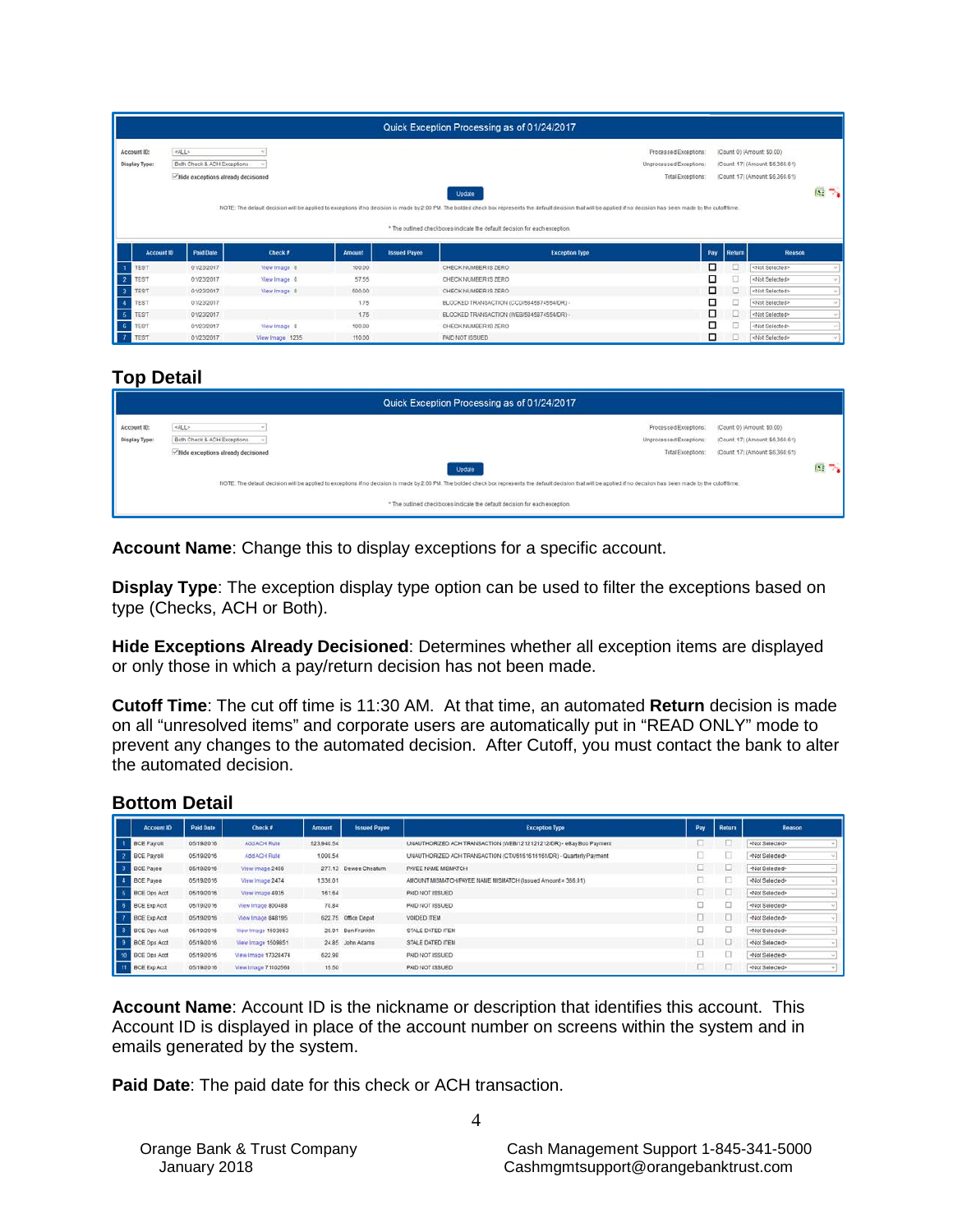**Check #**: The check number of this item.

**View Image:** Clicking on the "View Image" link will display the check image for the selected item.

**Amount**: The amount of the item that has been presented for payment.

**Issued Payee**: The issued payee name for this check.

**Exception Type**: The reason that the item is on the exception list. The possible exception types are as follows:

DUPLICATE PAID ITEM: The item was previously paid.

PAID NOT ISSUED: The item was never loaded into the system as an issued check. STALE DATED ITEM PAID: The item is a stale dated check. A check is considered stale dated if the item was issued prior to the stale dated cutoff date, which is calculated based on parameters defined by the financial institution. The current default is 180 days. This can be changed at your request.

PREVIOUSLY PAID ITEM POSTED: The item was previously paid.

VOIDED ITEM: The item was previously voided.

ACH TRANSACTION: The item is an ACH transaction that was flagged as an exception by the ACH Filter rules defined for the account. *Note:* For ACH exceptions, the ACH Standard Entry Class Code, Originating Company ID and Debit or Credit (DR/CR) are displayed in the exception description.

FRAUDULENT: The item is fraudulent. For any report of a fraudulent item, please complete a Written Statement of Unauthorized Debit. (Available on the toolbar under Weblinks) (An example of a fraudulent item would be a check where the payee or amount has been altered)

**Decision**: Check the box to indicate if the item should be paid or returned.

**Reason**: The reason for the pay/return decision. If no reason has been selected, the field is displayed as <Not Selected>.

# **Transaction Processing – Issued Check File Submission**

*Important: For the initial file submission, please contact Cash Management Support at 845- 341-5000. The initial file must be mapped properly to begin the process. Cash Management Support will walk you through the process and confirm the file format has been set up.* 

The Submit Issued Check File screen is used to upload issued check files to the bank.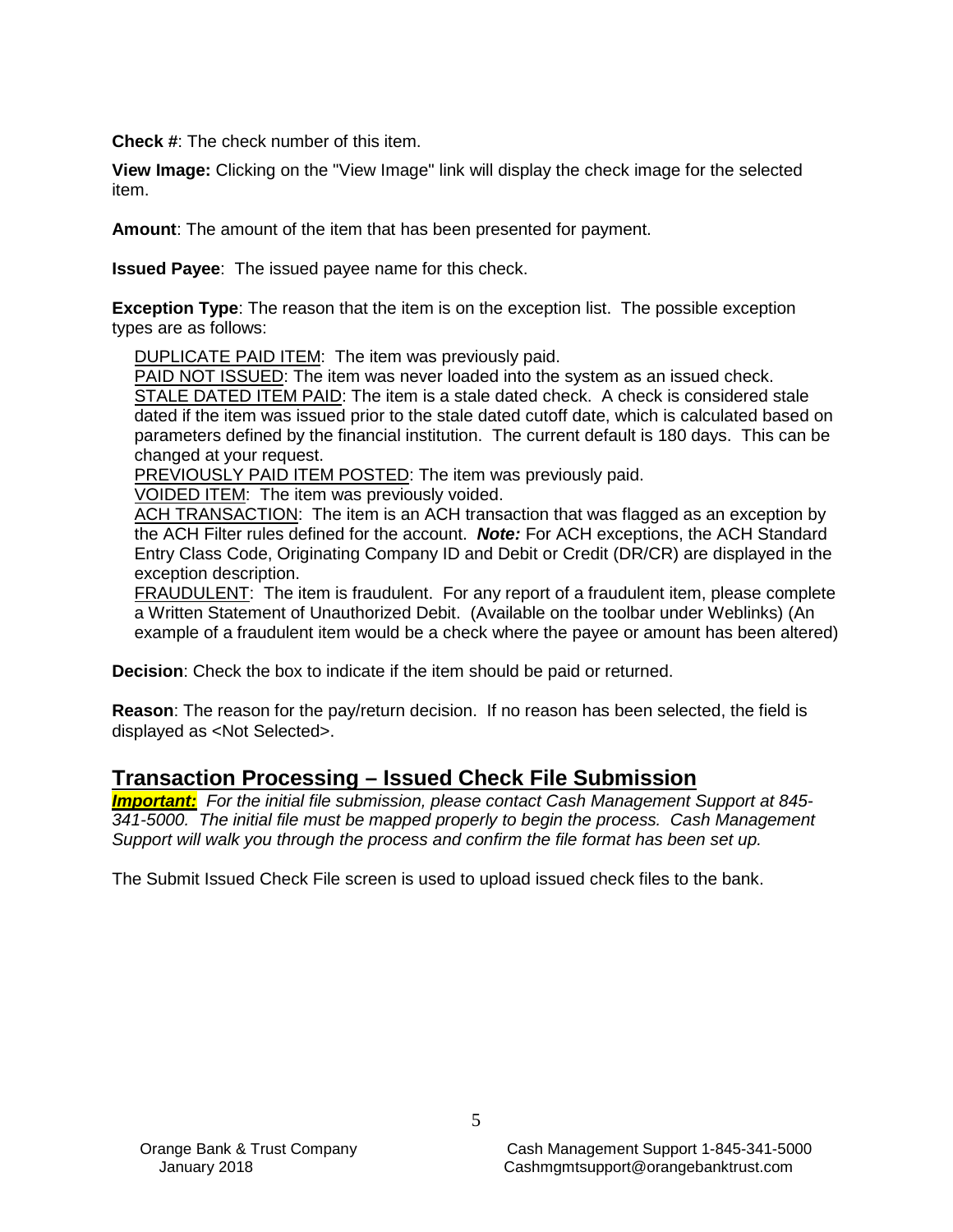| G                                                                    | → https://www.centrixsecure2.com/OrangeCountyTrustPositivePay/Home/Menu# | $\boxed{\blacksquare}$ $\boxed{\uparrow}$ $\boxed{\mathsf{Search}}$ | $P$ $\blacksquare$ $\land$ $\land$ $\otimes$ |
|----------------------------------------------------------------------|--------------------------------------------------------------------------|---------------------------------------------------------------------|----------------------------------------------|
| Orange Bank Trust                                                    | Orange Bank and Trust Posit X  Orange Bank and Trust Positive            |                                                                     |                                              |
| Edit View Favorites Tools Help<br>File                               |                                                                          |                                                                     |                                              |
|                                                                      | aaaaaaa acceecaa                                                         |                                                                     |                                              |
| ≔                                                                    |                                                                          |                                                                     | Ѧ                                            |
| <b>Collapse All -</b>                                                | <b>OrangeBankTrustNY</b>                                                 |                                                                     | <b>Client: Lindashoe</b>                     |
| <b>Exception Processing</b>                                          |                                                                          | <b>Submit Issued Check File</b>                                     |                                              |
| <b>Quick Exception Processing</b>                                    |                                                                          |                                                                     |                                              |
| <b>3</b> Transaction Processing                                      |                                                                          | Step 1. Select a file to process.                                   |                                              |
| <b>Review Checks</b>                                                 |                                                                          | Browse                                                              |                                              |
| <b>Submit Issued Check File</b>                                      |                                                                          |                                                                     |                                              |
| <b>Add New Issued Check</b>                                          |                                                                          | Step 2. Input details about the file.                               |                                              |
| Void a Check                                                         |                                                                          | Account Name: OBTC BK 200<br>$\checkmark$                           |                                              |
| <b>Check Search</b>                                                  |                                                                          | File Processing Type: Lindashoe<br>×                                |                                              |
| <b>Reverse Positive Pay Extract</b><br><b>ACH Transaction Search</b> |                                                                          |                                                                     |                                              |
| Paid Check Search                                                    |                                                                          | Step 3. Click the "Process File" button.                            |                                              |
| <b>Transaction Reports</b>                                           |                                                                          | Process File                                                        |                                              |
| <b>All Checks</b>                                                    |                                                                          |                                                                     |                                              |
| <b>Outstanding Issued Checks</b>                                     |                                                                          |                                                                     |                                              |
| <b>Daily Checks Issued Summary</b>                                   |                                                                          |                                                                     |                                              |
| <b>Paid Checks</b>                                                   |                                                                          |                                                                     |                                              |
| <b>Stops and Voids</b>                                               |                                                                          |                                                                     |                                              |
| <b>ACH Transactions</b>                                              |                                                                          |                                                                     |                                              |
| <b>Exception Items</b><br><b>Stale Dated Checks</b>                  |                                                                          |                                                                     |                                              |
| <b>Account Reconciliation Summary</b>                                |                                                                          |                                                                     |                                              |
|                                                                      | X                                                                        |                                                                     | 2:35 PM                                      |

| <b>Submit Issued Check File</b>                                                                                                         |                                                                                                                   |
|-----------------------------------------------------------------------------------------------------------------------------------------|-------------------------------------------------------------------------------------------------------------------|
| Step 1. Select a file to process.<br>Choose File No file chosen                                                                         | Select a file to process:<br>Enter a file path and name,<br>or browse to the location of<br>the issued check file |
| <b>Step 2.</b> Input details about the file.<br><b>BCE Dep Recon</b><br><b>Account ID:</b><br>File Processing Type:   BCE Standard<br>▼ | The File Processing Type<br>represents the file format<br>that has been defined for<br>the issued check file.     |
| Step 3. Click the "Process File" button.<br><b>Process File</b>                                                                         | Click Process File to upload<br>the file to the bank                                                              |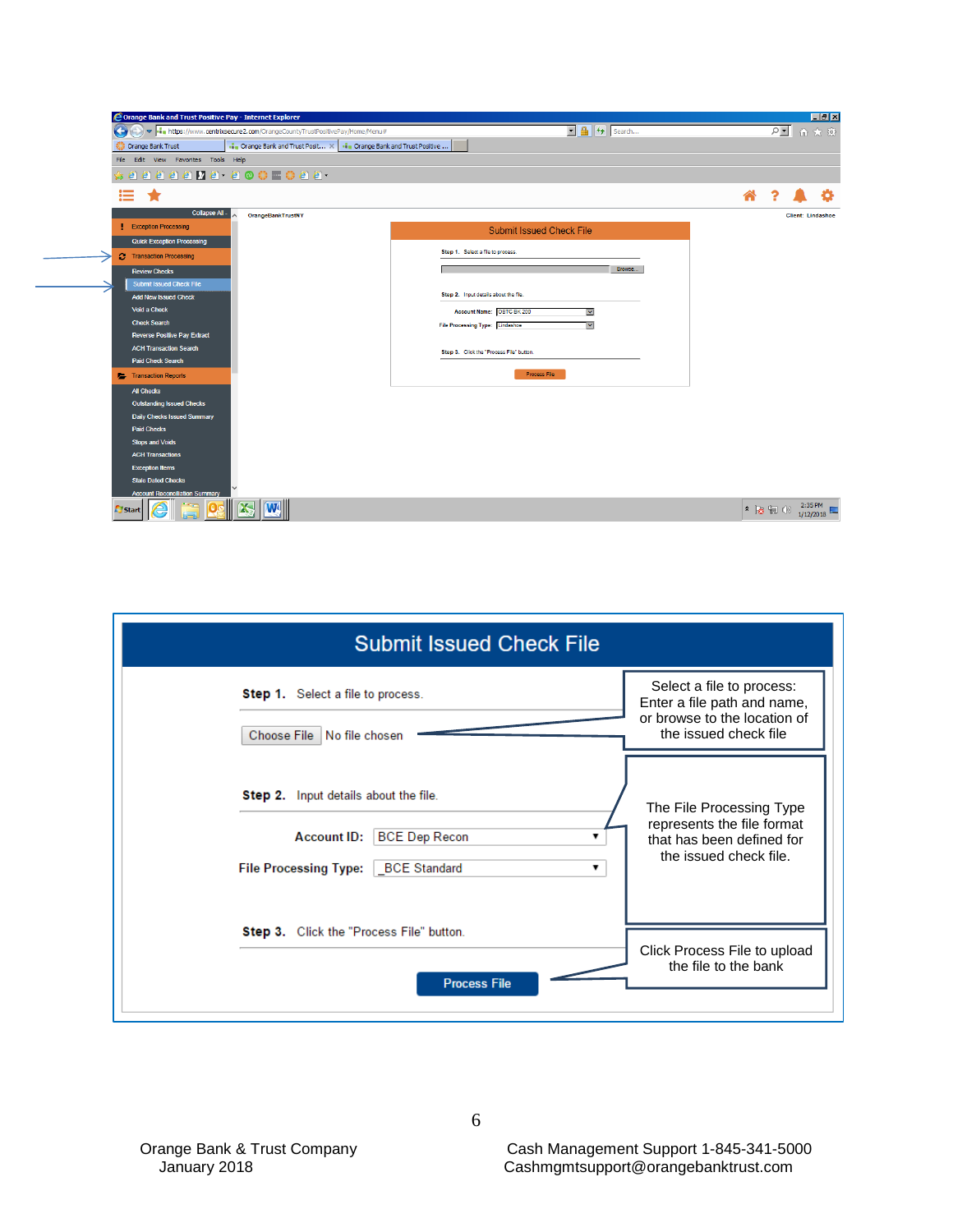*To view additional details regarding the file, click on the status column. For example, to view the exceptions on a file that has a result of Processed with Exceptions, click on the 'Processed with Exceptions' link*.

|  | <b>Results: Rejected</b><br>Close                                                 | Ξ |
|--|-----------------------------------------------------------------------------------|---|
|  | <b>Error Message</b>                                                              |   |
|  | Account ID: Tes't Check Number: 54345 Amt: 100.00 Error: 1002-CHECK IS ALREADY IN |   |
|  | <b>SYSTEM</b>                                                                     |   |

**Note:** If an issued check file contains items for multiple accounts, select any of the Client ID's represented within the file.

**File Processing Type**: Indicates the format of the issued check file.

**Items in File**: The number of checks in the file. This number is used for validation during file processing. If the number entered does not match the actual number of items in the file, the file will be rejected. *Note:* The bank does not require this feature.

**Dollar Amount in File**: The total dollar amount of checks in the file. This number is used for validation during file processing. If the number entered does not match the actual amount of items in the file, the file will be rejected. *Note:* The bank does not require this feature.

**Issued Date**: The bank requires the issue date be included in the file upload.

*Note:* The bank recommends the following items be included in the file:

- $\triangleright$  Serial #/Check #
- $\triangleright$  Amount of Item
- $\triangleright$  Issue Date
- Payee *(if the payee is not included in the file, the payee match feature will not be available)*

Once a file is uploaded and processed, a window will be displayed indicating the processing status. If the file has not processed within 30 seconds a message is displayed informing you that an email will be sent indicating the file processing status. The file processing status can also be checked online using the Issued Check File Processing Log screen. The following is a list of the possible processing statuses:

Unprocessed: The file has been uploaded, but has not yet been processed.

Processed: The file was processed successfully.

Processed with Exceptions: The file was processed successfully, but duplicate checks were not loaded.

Rejected: The file was rejected due to one of the following reasons:

• A mismatch between the number of items/amount entered on the screen and the number of items/amount contained in the file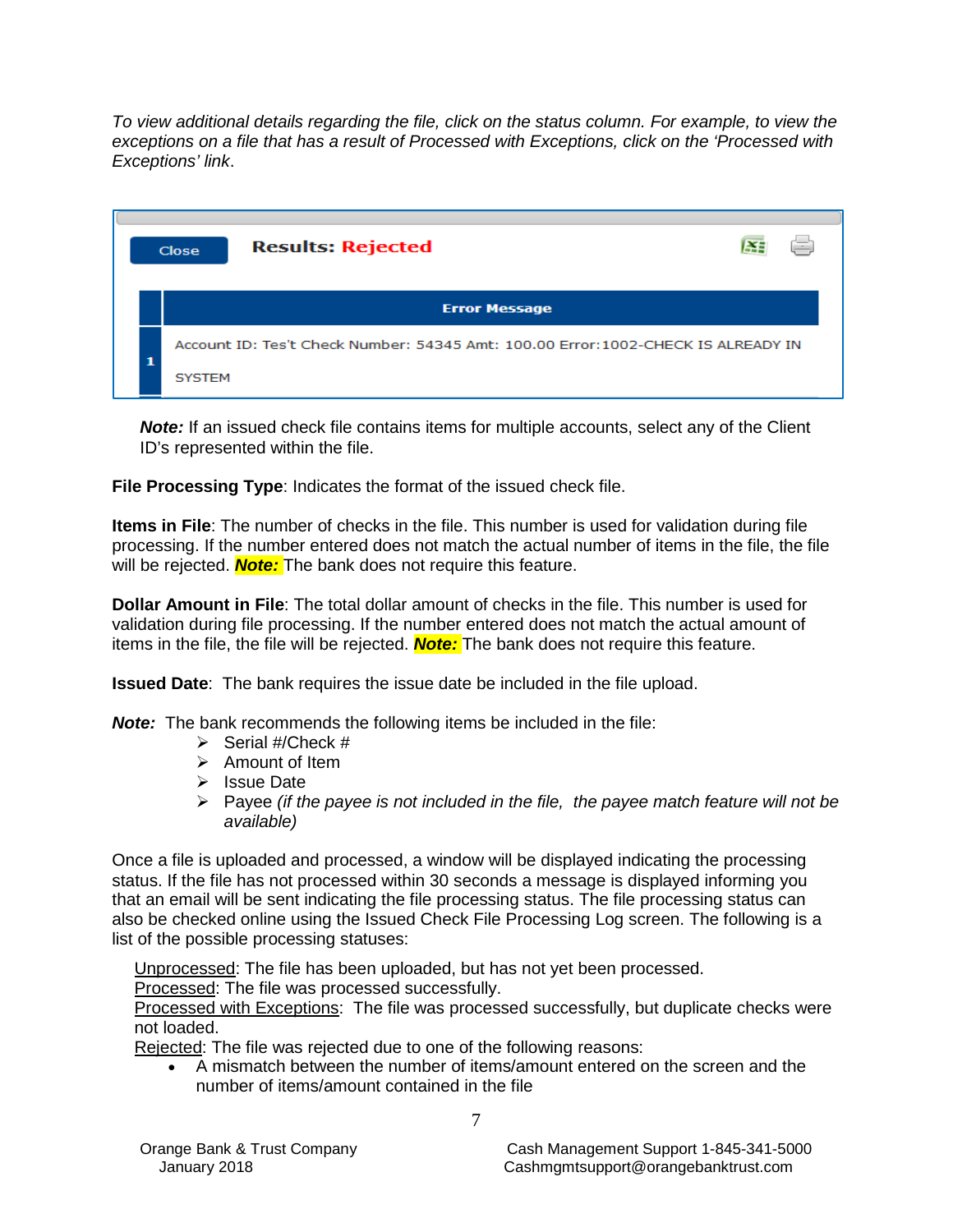• The file format did not match the format selected

You can also add checks manually, by selecting the Add New issued Check option.

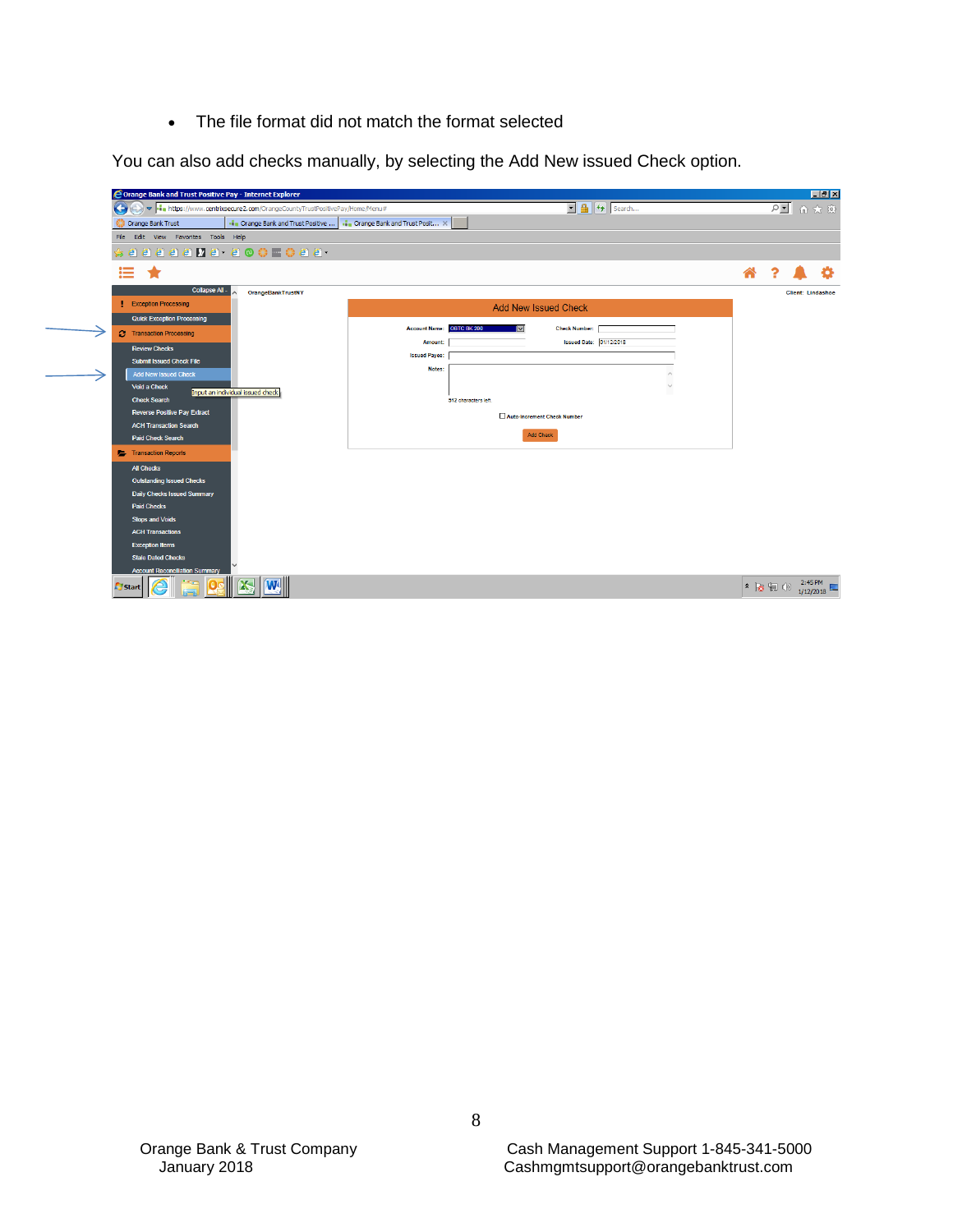# **Transaction Processing – Review Checks**

The Review Issued Checks screen displays all issued checks for the selected Client/Account ID. This includes outstanding issued items, paid items, and exceptions.

|               |                          |                    |                  | <b>Review Checks</b> |                      |                                  |                                            |
|---------------|--------------------------|--------------------|------------------|----------------------|----------------------|----------------------------------|--------------------------------------------|
|               | Account ID: BCE Ops Acct |                    |                  |                      |                      |                                  | Show Key                                   |
|               |                          |                    |                  |                      |                      |                                  | (Count: 41.280) (Amount: \$108,011,425.85) |
| <b>Status</b> | <b>Account ID</b>        | <b>Issued Date</b> | <b>Paid Date</b> | <b>Check #</b>       | <b>Amount</b>        | <b>Issued Payee</b>              | <b>Details</b>                             |
| ø             | <b>BCE Ops Acct</b>      | 05/19/2016         | 05/19/2016       | View image 17328474  | 622.98               |                                  | Diaplay                                    |
| $\omega$      | <b>BCE Ops Acct</b>      | 05/19/2016         | 05/19/2016       | View Image 4935      | 161.64               |                                  | Display                                    |
| Ф             | <b>BCE Ops Acct</b>      | 05/18/2016         | 05/18/2016       | View Image 1702921   |                      | 3,521.38 Toyota Motor            | Display                                    |
| $\omega$      | <b>BCE Ops Acct</b>      | 05/18/2016         | 05/18/2016       | View Image 1729741   |                      | 331.60 Daniel Jones              | Display                                    |
| ҩ             | BCE Ops Acct             | 05/17/2016         | 05/17/2016       | View Image 1705827   |                      | 612.02 Berkshire Hathaway        | Display                                    |
| စ             | BCE Ops Acct             | 05/16/2016         | 05/16/2016       | View Image 1172774   |                      | 28.49 Kathleen Miller            | Display                                    |
| ⊕             | BCE Ops Acct             | 05/15/2016         | 05/15/2016       | View Image 1684516   |                      | 1.510.63 Southwest Airlines      | <b>Display</b>                             |
| $\omega$      | <b>BCE Ops Acct</b>      | 05/15/2016         | 05/15/2016       | View Image 7965      |                      | 1,071.46 Alex Anderson           | Display                                    |
| ⊕             | <b>BCE Ops Acct</b>      | 05/15/2016         | 05/15/2016       | View Image 1686133   | 103.31 FedEx         |                                  | <b>Display</b>                             |
| ₩             | <b>BCE Ops Acct</b>      | 05/15/2016         | 05/15/2016       | View Image 1659762   |                      | 21.66 Taylor Johnson             | Display                                    |
| v             | <b>BCE Ops Acct</b>      | 05/12/2016         | 05/18/2016       | View Image 1729257   |                      | 461,266.93 David Johnson         | Display                                    |
|               | <b>BCE Ops Acct</b>      | 05/12/2016         | 05/19/2016       | View Image 1729300   |                      | 401,719.79 American Express      | Display                                    |
| v             | <b>BCE Ops Acct</b>      | 05/12/2016         | 05/18/2016       | View Image 1728436   | 268,764.92 Microsoft |                                  | Display                                    |
|               | <b>BCE Ops Acct</b>      | 05/12/2016         | 05/18/2016       | View Image 1729224   |                      | 236,451.44 United Parcel Service | Display                                    |
|               | BCE Ops Acct             | 05/12/2016         | 05/18/2016       | View Image 1729271   |                      | 222,501.62 Toyota Motor          | Display                                    |
|               | <b>BCE Ops Acct</b>      | 05/12/2016         | 05/19/2016       | View Image 1728465   |                      | 215,254.74 American Express      | Display                                    |
|               | BCE Ops Acct             | 05/12/2016         | 05/18/2016       | View Image 1729131   |                      | 212,689.80 Home Depot            | <b>Display</b>                             |
|               | <b>BCE Ops Acct</b>      | 05/12/2016         | 05/18/2016       | View image 1729130   |                      | 205.346.22 Southwest Airlines    | Display                                    |
|               | BCE Ops Acct             | 05/12/2016         |                  | 1729243              |                      | 130,075.32 Damien Davis          | Display                                    |
|               | <b>BCE Ops Acct</b>      | 05/12/2016         | 05/19/2016       | View Image 1730631   | 122.707.56 Starbucks |                                  | Display                                    |

If a large number of items are present, multiple pages will exist.

The following columns appear on the Review Issued Checks screen:

**Status**: Icons representing the status of the transaction. By clicking on the *Show Key* link in the top-right portion of the screen, a legend displaying the description of each status icon is displayed. The possible statuses represented by an icon are as follows:



**Exception**: Displayed on items that are flagged as exceptions by the system.

**Paid**: Displayed on items that have been previously paid. **Stop Payment**: Displayed for checks that have been stopped with a stop payment. **Reversal**: Displayed on items that have been paid and

reversed.

**Void**: Displayed on items that have been voided.

**Blank**: No icon indicates that the item is an outstanding check.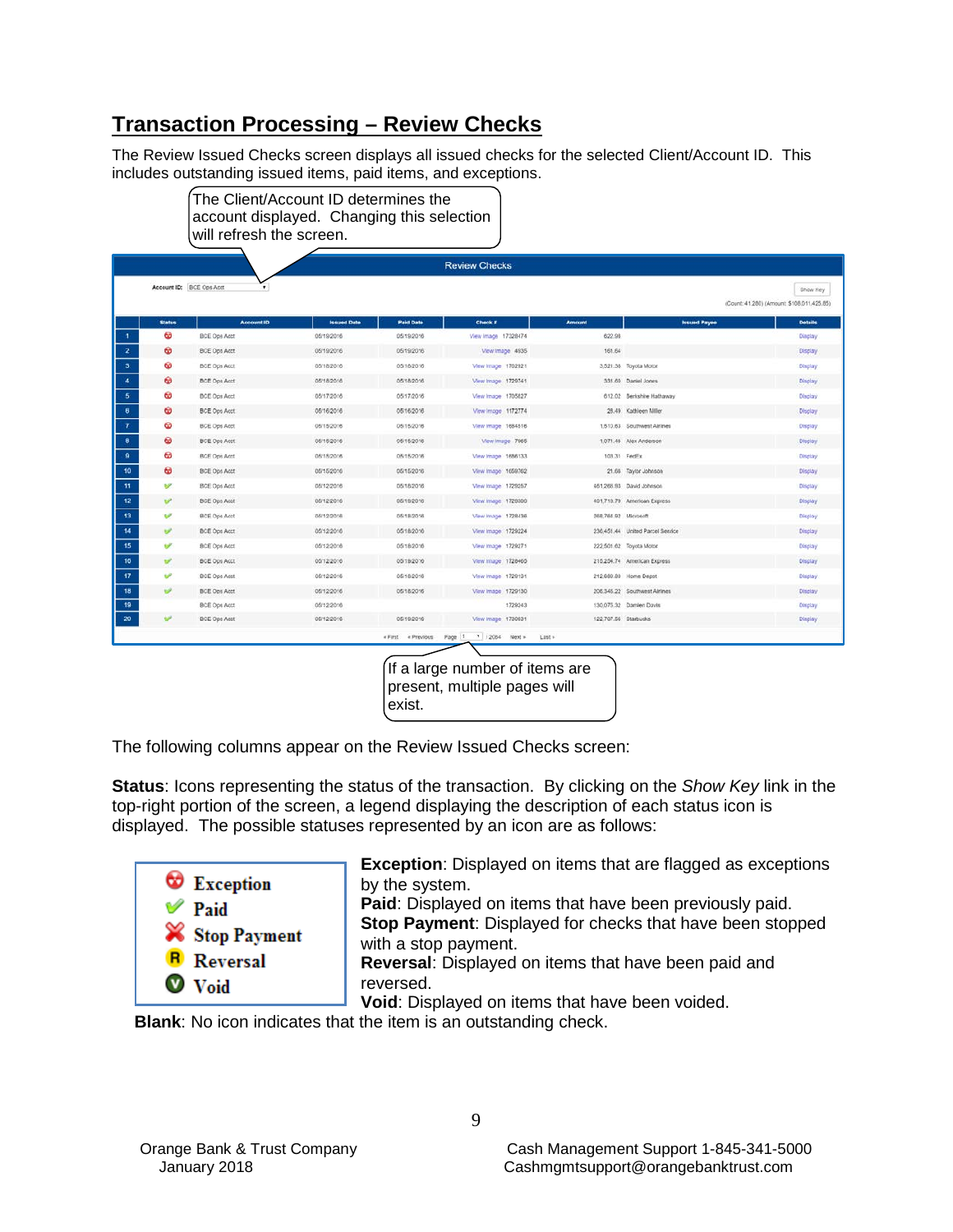# **Transaction Processing – Void a Check**

| Step 1. Enter check information.              |                    |                            |                    |
|-----------------------------------------------|--------------------|----------------------------|--------------------|
| <b>Account ID:</b>                            | <b>BCE Payroll</b> |                            | ۷.                 |
| <b>Check Number:</b>                          | 10006              |                            |                    |
| <b>Check Amount:</b>                          | 590.01             |                            |                    |
| <b>Issued Date:</b>                           | 03/08/2016         |                            |                    |
| Step 3. Verify the check that will be voided. |                    | <b>Find Matching Check</b> |                    |
| <b>Account ID</b>                             | Check#             | <b>Check Amount</b>        | <b>Issued Date</b> |
|                                               | 10006              | 590.01                     | 03/08/2016         |

The Void Check screen is used to void an issued check on your account.

**Client/Account Name**: Account Name is the nickname or description that identifies your account.

**Check Number**: The number of the issued check.

**Check Amount**: The amount the check was written for.

**Issued Date:** The date the check was issued.

*Note:* All three fields are required to void a check.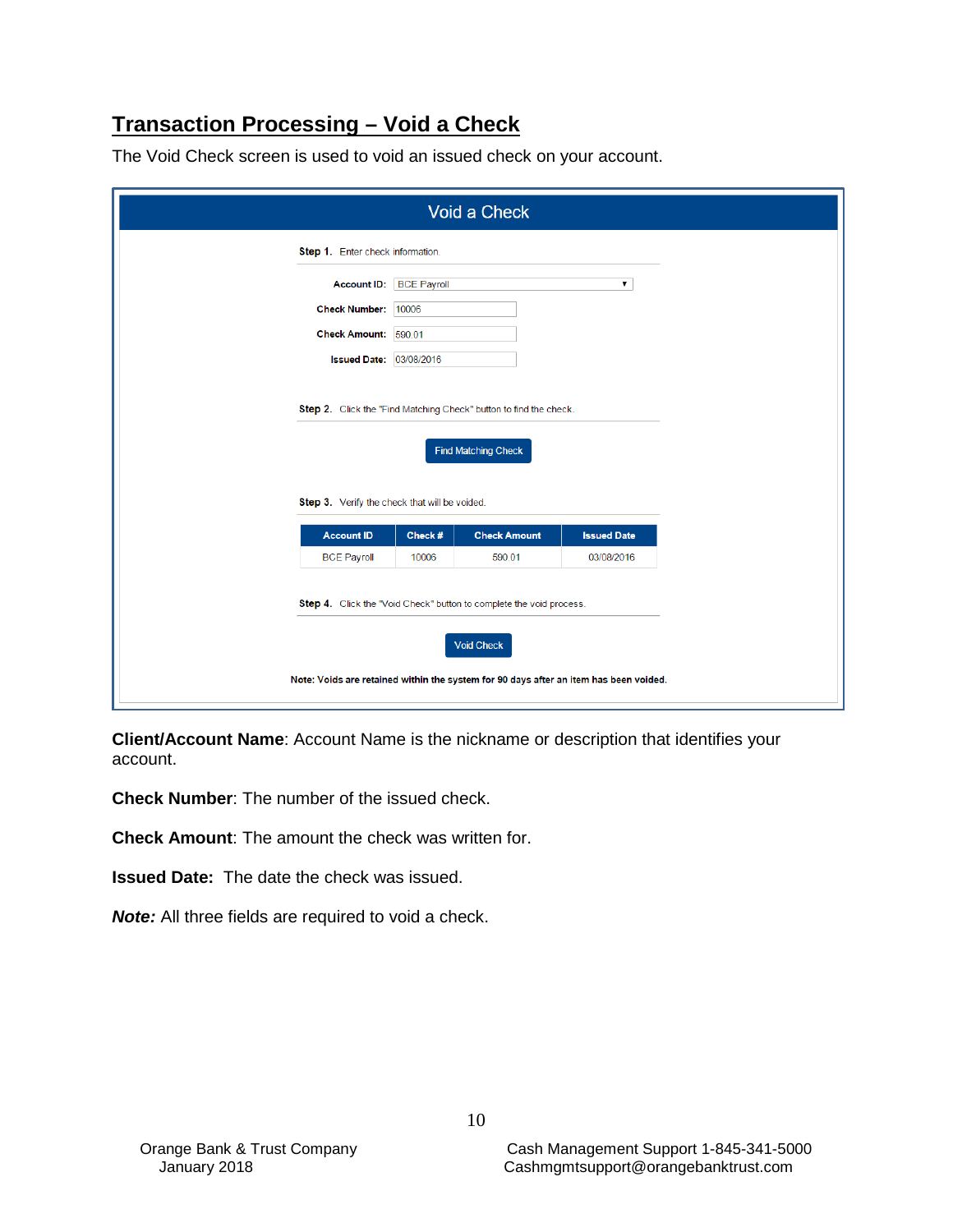# **Transaction Processing – Reverse Positive Pay/Transaction Extract**

The Reverse Positive Pay/Transaction Extract screen provides an electronic file of paid checks to process (update) within another system. The format of the file is defined at the client level. Once complete, the file and report are automatically displayed at the bottom of the screen. To save an extract file to a local workstation or network drive, click on the *File / Save* menu option while viewing the file, or, right click on the View File link and select *Save Target As*.

**Note:** An item may only be extracted once.

|                                       |                                                                                     |                                                                                                                                            | Reverse Positive Pay Extract (CSV - Paid Checks Only) |                   |        |  |
|---------------------------------------|-------------------------------------------------------------------------------------|--------------------------------------------------------------------------------------------------------------------------------------------|-------------------------------------------------------|-------------------|--------|--|
|                                       | <b>Extract from date:</b>                                                           | Step 1. Select a "Account ID" and "Extract through date".<br><b>BCE Ops Acct</b><br><b>Account ID:</b><br>Extract through date: 03/09/2016 | (optional)                                            |                   |        |  |
|                                       | Step 2. Click the "Create File and Report" button.<br><b>Create File and Report</b> |                                                                                                                                            |                                                       |                   |        |  |
|                                       |                                                                                     | Step 3. View Report or File By Clicking on Links in Grid Below.                                                                            |                                                       |                   |        |  |
| <b>Account ID</b>                     | File                                                                                | <b>Report</b>                                                                                                                              | <b>Date Created</b>                                   | <b>Item Count</b> |        |  |
| <b>BCE Ops Acct</b>                   | <b>View File</b>                                                                    | <b>View Report</b>                                                                                                                         | 09/20/15 10:00 AM                                     | 37479             | Remove |  |
| $\overline{2}$<br><b>BCE Ops Acct</b> | <b>View File</b>                                                                    | <b>View Report</b>                                                                                                                         | 09/20/15 10:00 AM                                     | 37479             | Remove |  |
| $\overline{3}$<br><b>BCE Ops Acct</b> | <b>View File</b>                                                                    | <b>View Report</b>                                                                                                                         | 09/20/15 09:59 AM                                     | 35861             | Remove |  |

**Client/Account Name**: The Account Name is the nickname or description that identifies the account.

**Extract from date**: The extract from date is an optional field. By default the system will extract all items that have not been previously extracted.

**Extract Thru Date**: The date through which posted items are included in the extract file.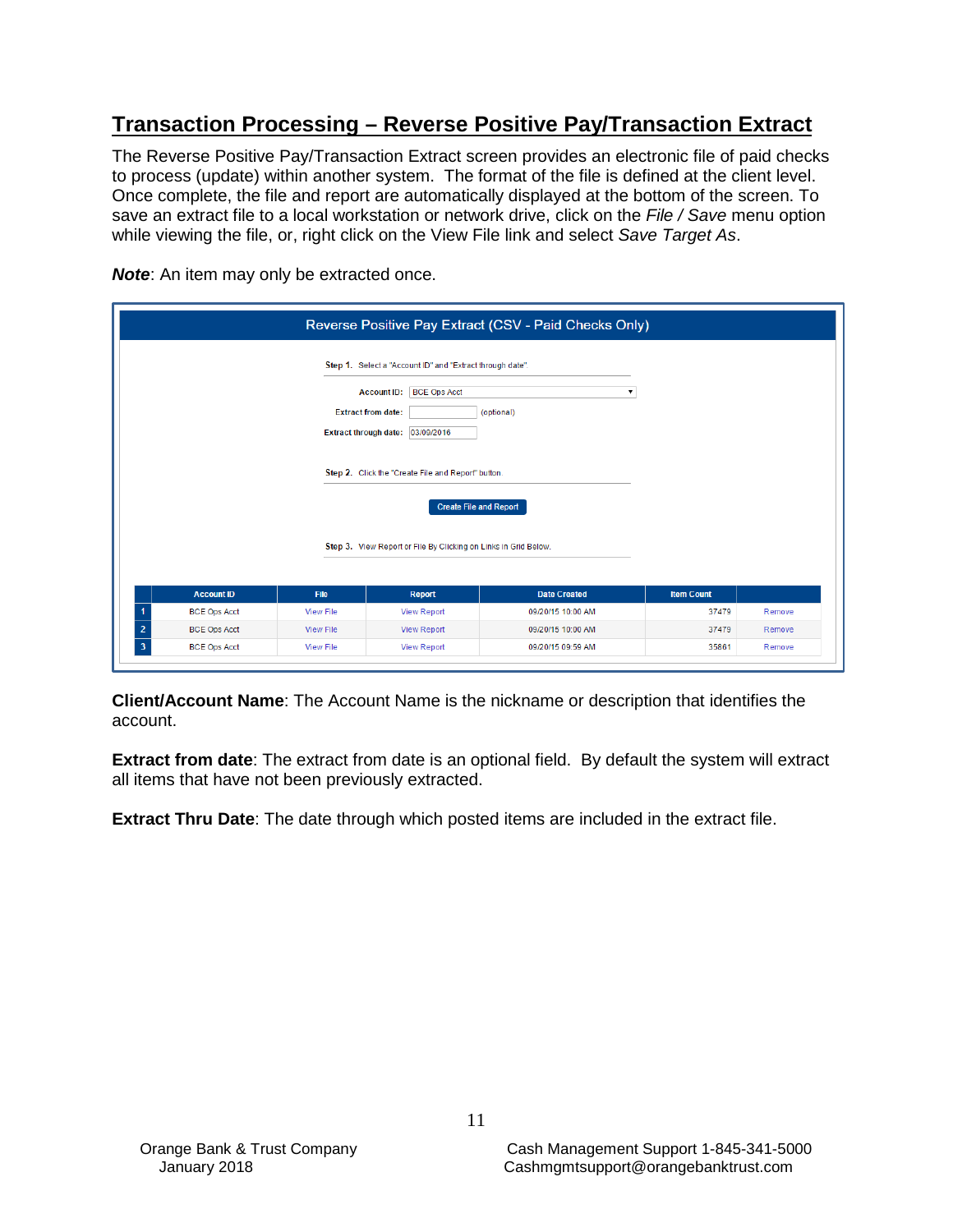# *Transaction Processing – Reverse Positive Pay/Transaction Extract Report (Continued)*

| INST : 531 |                           | <b>CENTRIX BANK</b>        |               |           | RUN DATE: 03/09/16                                  |
|------------|---------------------------|----------------------------|---------------|-----------|-----------------------------------------------------|
|            | SYSTEM: 03/09/16 9:50 AM  | TRANSACTION EXTRACT REPORT |               |           | PROCESSED THRU: 03/09/16                            |
|            | CLIENT: Big City Electric | ACCOUNT ID: BCE Ops Acct   |               |           | <b>FILE</b><br>NAME: BCEOpsAcct_20160309_094946.csv |
|            | CHECK #                   | <b>PAID DATE</b>           | <b>AMOUNT</b> | DR/CR     | <b>REFERENCE</b>                                    |
| 1          | 1451183                   | 07/05/2015                 | 5.05          | <b>DR</b> | 80312330                                            |
| 2          | 1457698                   | 06/24/2015                 | 0.10          | DR        | 80031060                                            |
| 3          | 1557760                   | 08/16/2015                 | 185.70        | <b>DR</b> | 80310860                                            |
| 4          | 1579165                   | 09/13/2015                 | 180.00        | <b>DR</b> | 80400890                                            |
| 5          | 1599873                   | 07/13/2015                 | 42.68         | DR        | 80008160                                            |
| 6          | 1609562                   | 06/24/2015                 | 2.10          | DR        | 80246250                                            |
| 7          | 1613820                   | 07/19/2015                 | 52.00         | <b>DR</b> | 40201830                                            |
| 8          | 1619664                   | 07/09/2015                 | 219.00        | <b>DR</b> | 80067190                                            |
| 9          | 1620138                   | 07/09/2015                 | 6.97          | <b>DR</b> | 70401050                                            |
| 10         | 1620926                   | 06/24/2015                 | 44.03         | DR        | 80246240                                            |
| 11         | 1629041                   | 07/08/2015                 | 21.25         | <b>DR</b> | 80246700                                            |
| 12         | 1629085                   | 07/15/2015                 | 156.03        | <b>DR</b> | 80221060                                            |
| 13         | 1630037                   | 06/29/2015                 | 687.50        | <b>DR</b> | 80078380                                            |
| 14         | 1630730                   | 07/27/2015                 | 272.00        | <b>DR</b> | 80054600                                            |
| 15         | 1633463                   | 06/30/2015                 | 105.00        | <b>DR</b> | 80016720                                            |
|            |                           |                            |               |           |                                                     |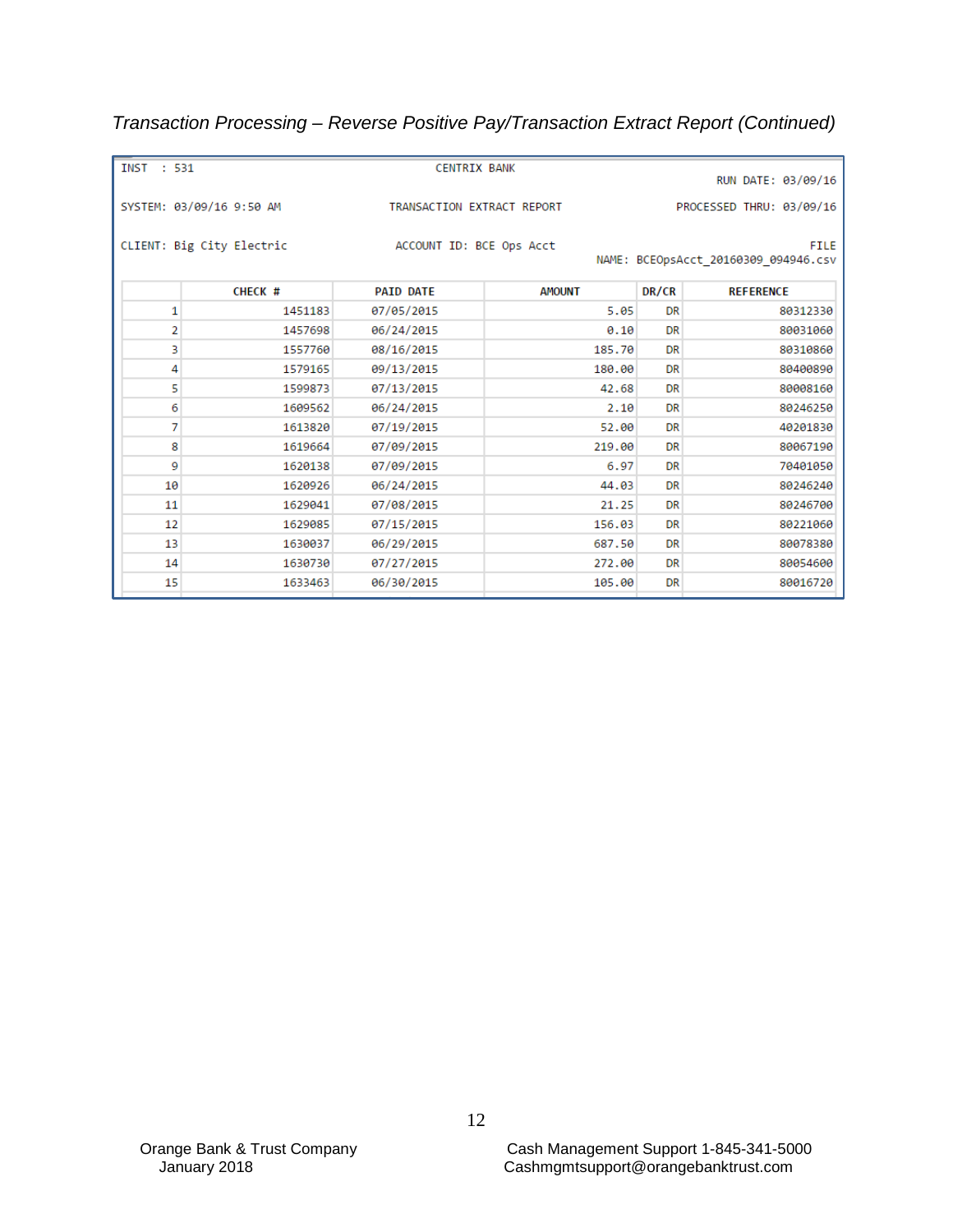#### **Transaction Reports – Account Reconciliation Summary**

The Account Reconciliation Summary is used to assist in balancing online account balances with a statement. The report displays an activity summary with newly issued checks, paid checks, stopped checks, voided checks, ACH debits and credits, miscellaneous debits and credits, deposits, service charges, paid interest and taxes/withholding. The report also provides a total of outstanding checks and the check register balance as of reconciliation date.

|                                                      | <b>Account Reconciliation Summary</b>                                                                          |
|------------------------------------------------------|----------------------------------------------------------------------------------------------------------------|
| <b>Account ID:</b><br><b>Reconcile Through Date:</b> | <b>BCE Ops Acct</b><br>03/08/2016<br>(Last Reconcile Through Date: 09/17/2015)                                 |
|                                                      | <b>Select</b><br>Note: Transaction history is retained within the system for 90 days after an item has posted. |

**Account ID**: The Account ID is the nickname or description that identifies the account.

**Reconcile Through Date**: The ending date of the reconciliation period. The beginning date of the reconciliation period is based upon the last reconciliation performed on the account. The first time an account is reconciled, all activity up until the Reconcile Through Date will be included.

|                                                             |                                  | This Reconcile Through Date: 07/24/2016<br>Account ID: BCE Dep Recon |   |                                                                                  |
|-------------------------------------------------------------|----------------------------------|----------------------------------------------------------------------|---|----------------------------------------------------------------------------------|
|                                                             | <b>Transaction Summary</b>       |                                                                      | 医 | <b>Reconcilement History</b>                                                     |
| <b>Issued Checks</b>                                        | Show (13)                        | $(+)$ \$2,972.30                                                     |   | Date<br>N/A                                                                      |
| <b>Paid Checks</b>                                          | Show (1)                         | $(-)$ \$160.25                                                       |   |                                                                                  |
| <b>Stop Payments</b>                                        |                                  | $(-)$ \$0.00                                                         |   |                                                                                  |
| <b>Voids</b>                                                | Show (1)                         | $(-)$ \$970.85                                                       |   |                                                                                  |
| <b>ACH Debits</b>                                           | Show (1)                         | $(-)$ \$69.72                                                        |   |                                                                                  |
| <b>ACH Credits</b>                                          |                                  | $(+)$ \$0.00                                                         |   |                                                                                  |
| <b>Miscellaneous Debits</b>                                 | Show (151)                       | $(-)$ \$36,908,572.15                                                |   |                                                                                  |
| <b>Miscellaneous Credits</b>                                | Show (28)                        | $(+)$ \$218,609.75                                                   |   |                                                                                  |
| <b>Deposits</b>                                             | Show (129)                       | $(+)$ \$5,805,553.72                                                 |   |                                                                                  |
| Service Charges Paid                                        | Show (44)                        | $(-)$ \$41,703.99                                                    |   |                                                                                  |
| <b>Interest Paid</b>                                        |                                  | $(+)$ \$0.00                                                         |   |                                                                                  |
| Taxes/Withholding                                           |                                  | $(-)$ \$0.00                                                         |   |                                                                                  |
| <b>Current Outstanding</b>                                  |                                  | \$1,841.20                                                           |   |                                                                                  |
| <b>Checks</b>                                               |                                  |                                                                      |   |                                                                                  |
|                                                             | <b>Statement Balance Summary</b> |                                                                      |   |                                                                                  |
| <b>Statement Balance:</b>                                   | Calculate                        | \$0.00                                                               |   |                                                                                  |
| <b>Outstanding Check</b><br>Amount:                         |                                  | \$1.841.20                                                           |   | <b>Reconcilement History</b>                                                     |
| Check Register Balance:                                     |                                  | $-$1,841.20$                                                         |   | on the right side of the                                                         |
|                                                             |                                  | <b>Finish Reconciliation</b><br>Cancel                               |   | screen provides links to<br>previous reconciliation<br>reports for this account. |
| Click Finish<br>Reconciliation to<br>reconcile the account. |                                  |                                                                      |   |                                                                                  |

Orange Bank & Trust Company Cash Management Support 1-845-341-5000 January 2018 Cashmgmtsupport@orangebanktrust.com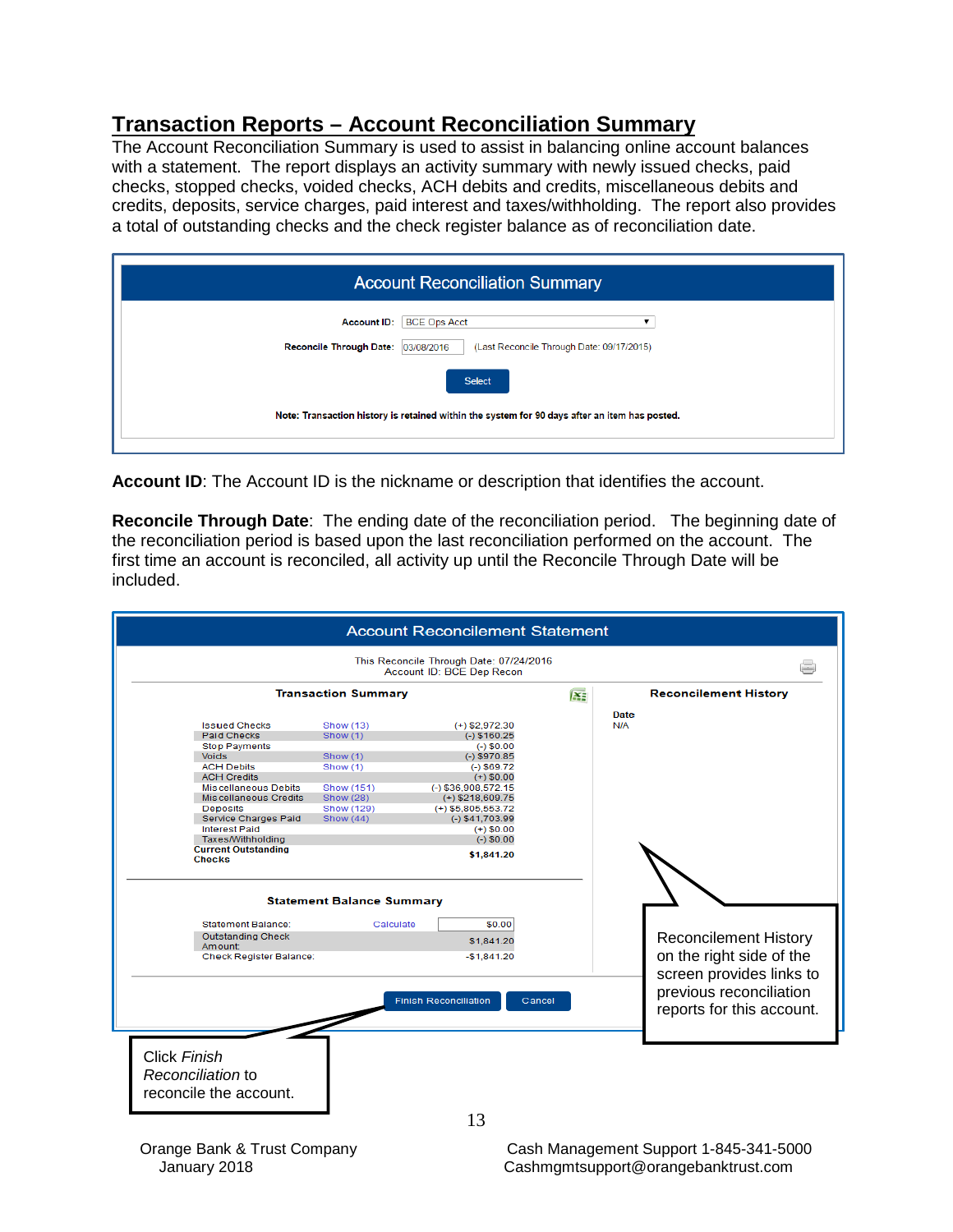To display a detailed list of the items for any of the totals listed on the report, click on the *Show*  link.

\*\*Note – Items that have already been reconciled via the Check Reconciliation or Deposit Reconciliation screens will not be included in the Account Reconciliation

| INCLUITUINAIUT SULCCIIS WIII HUL DE INUIGUCU IN LIIC AUUUNIL INCLUITUINAIU<br>Click Export to Excel to<br>export a copy of the<br>SYSTEM: 10/06/16 3:52 PM<br><b>CENTRIX BANK</b><br>$\epsilon$<br>ACCOUNT RECONCILIATION REPORT |                  |               |                               |                  |                          |  |  |
|----------------------------------------------------------------------------------------------------------------------------------------------------------------------------------------------------------------------------------|------------------|---------------|-------------------------------|------------------|--------------------------|--|--|
| CLIENT: Big City Electric                                                                                                                                                                                                        |                  |               | ACCOUNT ID: TES'T             |                  | Export to Excel          |  |  |
| CHECK #                                                                                                                                                                                                                          | <b>PAID DATE</b> | <b>AMOUNT</b> | PAYEE/TRAN DESCRIPTION        | <b>REFERENCE</b> | <b>NOTES</b>             |  |  |
|                                                                                                                                                                                                                                  |                  |               |                               |                  |                          |  |  |
| 05/12/2016<br>$^{\circ}$                                                                                                                                                                                                         |                  |               | 45854224<br>57.55<br>Jane Doe |                  | Check Issued to Jane Doe |  |  |
| ۰                                                                                                                                                                                                                                | 05/12/2016       | 100.00        | Jon Doe                       | 45854224         |                          |  |  |
| 1234                                                                                                                                                                                                                             | 05/12/2016       | 100.00        |                               | 45854224         |                          |  |  |
| 1235                                                                                                                                                                                                                             | 05/12/2016       | 110.00        |                               | 45854224         |                          |  |  |
| 1236                                                                                                                                                                                                                             | 05/12/2016       | 120.00        |                               | 45854224         |                          |  |  |
| 1237                                                                                                                                                                                                                             | 05/12/2016       | 130.00        |                               | 45854224         |                          |  |  |
| 105262                                                                                                                                                                                                                           | 04/20/2016       | 2,205.00      |                               | 45854224         |                          |  |  |

After clicking on a link in the Reconcilement History, an Account Reconciliation Report will be displayed with all items that were reconciled on the report.

# **Security/Account Administration – ACH Authorization Rules Setup**

The ACH Authorization Rules Setup screen is used to define all of the pre-authorized ACH transaction rules for an account. An ACH authorization rule can include the originating company, standard entry class, transaction type (debits and/or credits), and maximum authorized dollar amount. If an unauthorized ACH item posts to an account, the rules determine whether the item requires a pay/return decision or if the client should simply be alerted via email that unauthorized activity has occurred.

|                    |                    |                                                      | ACH Authorization Rules Setup for Client: Big City Electric |                          |                                 |      |
|--------------------|--------------------|------------------------------------------------------|-------------------------------------------------------------|--------------------------|---------------------------------|------|
|                    |                    | Notification Type for Unauthorized ACH Transactions: | <b>Create Exception</b>                                     | Edit<br>$\mathbf{v}$     |                                 |      |
|                    |                    |                                                      |                                                             |                          |                                 |      |
| <b>Account ID</b>  | <b>Description</b> | <b>Company ID</b>                                    | <b>Standard Entry Class Code</b>                            | <b>Debits or Credits</b> | <b>Maximum Allowable Amount</b> |      |
| <b>BCE Payroll</b> | <b>All Credits</b> |                                                      | ALL - All Standard Entry Class Codes                        | <b>Credits Only</b>      |                                 | Edit |
| <b>BCE Payroll</b> | <b>ADP</b>         | 1212121212                                           | CTX - Corporate Trade Exchange                              | Debits Only              | 10000.00                        | Edit |
| <b>BCE Payroll</b> | Taxes              | 1313131313                                           | ALL - All Standard Entry Class Codes                        | <b>Debits Only</b>       | 5000.00                         | Edit |

**Notification Type for Unauthorized ACH Transactions:** Select Create Exception or Email Notification Only. The value *Create Exception* indicates that any unauthorized ACH transaction will become an exception that requires a pay or return decision by the client. The value *Email Notification Only* indicates that the client will receive an email notification of any unauthorized transaction.

**Client/Account ID**: The Client/Account ID is the nickname or description that identifies this account to the customer. This Client/Account ID is displayed in place of the account number on screens within the system and in emails generated by the system. *Note*: The label used for this field (typically "Client ID" or "Account ID") throughout the system is defined by the financial institution.

**Description:** This is the client defined description of ACH rule.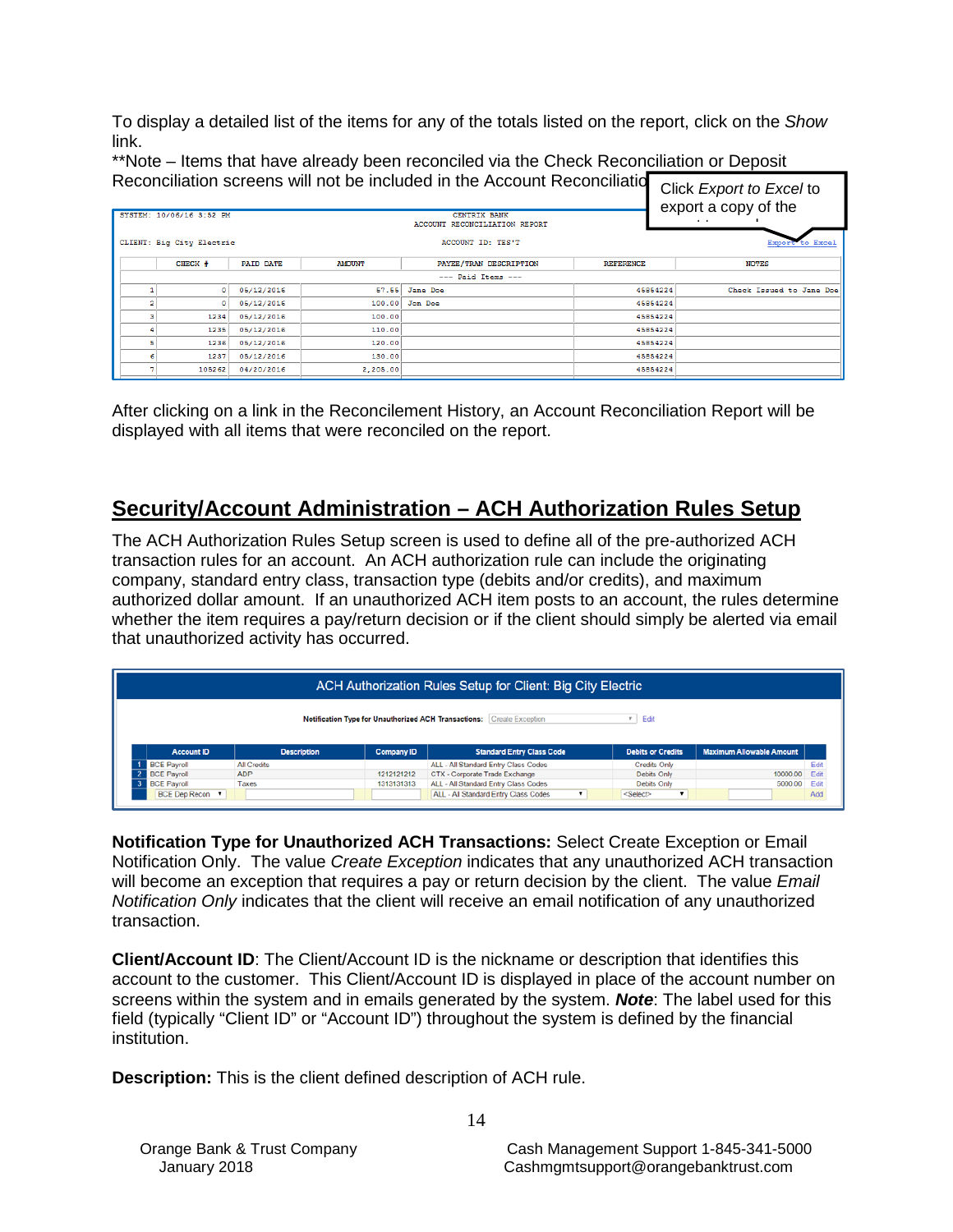**Company ID:** The originating company ID of the transaction from the ACH file. If the company ID field is left blank, the rule will apply to all company IDs.

**Standard Entry Class Code:** A list of ACH standard entry class (SEC) codes. Either a specific SEC code can be selected or "ALL – All Standard Entry Class Codes" can be selected to include all SEC codes.

**Debits or Credits:** Select either debits, credits, or both debits and credits to define the types of transactions for this rule.

**Maximum Allowable Amount:** The maximum allowed amount for this type of transaction. If the amount is left zero, the maximum amount field is not used during the authorization process.

# **Security/Account Administration – Transaction Filter / Block Setup**

The Transaction Filter / Block Setup screen is used to define the transaction monitoring rules for an account. Transactions can be filtered based on the ACH standard entry class, company ID, transaction code, transaction type (debits and/or credits), and amount threshold. All transactions that meet the filter criteria are processed according to the Notification Type defined for the rule.

| Transaction Filter / Block Setup for Client: Big City Electric |            |                                      |                   |                   |                          |                                 |                                |      |
|----------------------------------------------------------------|------------|--------------------------------------|-------------------|-------------------|--------------------------|---------------------------------|--------------------------------|------|
| <b>Account ID</b>                                              | Company ID | <b>Standard Entry Class Code</b>     | From Tran<br>Code | Thru Tran<br>Code | <b>Debits or Credits</b> | <b>Minimum Filter</b><br>Amount | <b>Notification Type</b>       |      |
| <b>BCE Dep Recon</b>                                           |            | TEL - Telephone-Initiated Entry      |                   |                   | Debits Only              | 0.00                            | <b>Create Exception</b>        | Edit |
| <b>BCE Ops Acct</b>                                            |            |                                      | 51                | 51                | Debits Only              | 5000.00                         | Create Exception               | Edit |
| <b>BCE Ops Acct</b>                                            |            | ALL - All Standard Entry Class Codes |                   |                   | Debits Only              | 1000.00                         | Email / Text Notification Only | Edit |
| <b>BCE Ops Acct</b>                                            |            | WEB - Internet-Initiated Entry       |                   |                   | Debits Only              | 0.00                            | Create Exception               | Edit |
| <b>BCE Dep Recon </b>                                          |            |                                      |                   |                   | Both DR and CR "         |                                 | Create Exception               | Add  |

**Account ID**: Select the Account ID corresponding to the account for which the filter is to be used.

**Company ID:** The originating company ID of the transaction from the ACH file. If the field is left blank, this filter will not be used.

**Standard Entry Class Code**: A list of ACH standard entry class (SEC) codes. Either a specific SEC code can be selected or "ALL – All Standard Entry Class Codes" can be selected to include all SEC codes. If the field is left blank, the filter/block will use the From and Thru Tran Codes.

**From Tran Code**: Enter the starting transaction code for this filter. If the ACH SEC Code is not available from the DDA system, the from and thru transaction code fields may be used to identify the type of transaction.

**Thru Tran Code**: Enter the ending transaction code for this filter. If the ACH SEC Code is not available from the DDA system, the from and thru transaction code fields may be used to identify the type of transaction.

**Debits or Credits**: Select either debits, credits, or both debits and credits to define the types of transactions for this rule.